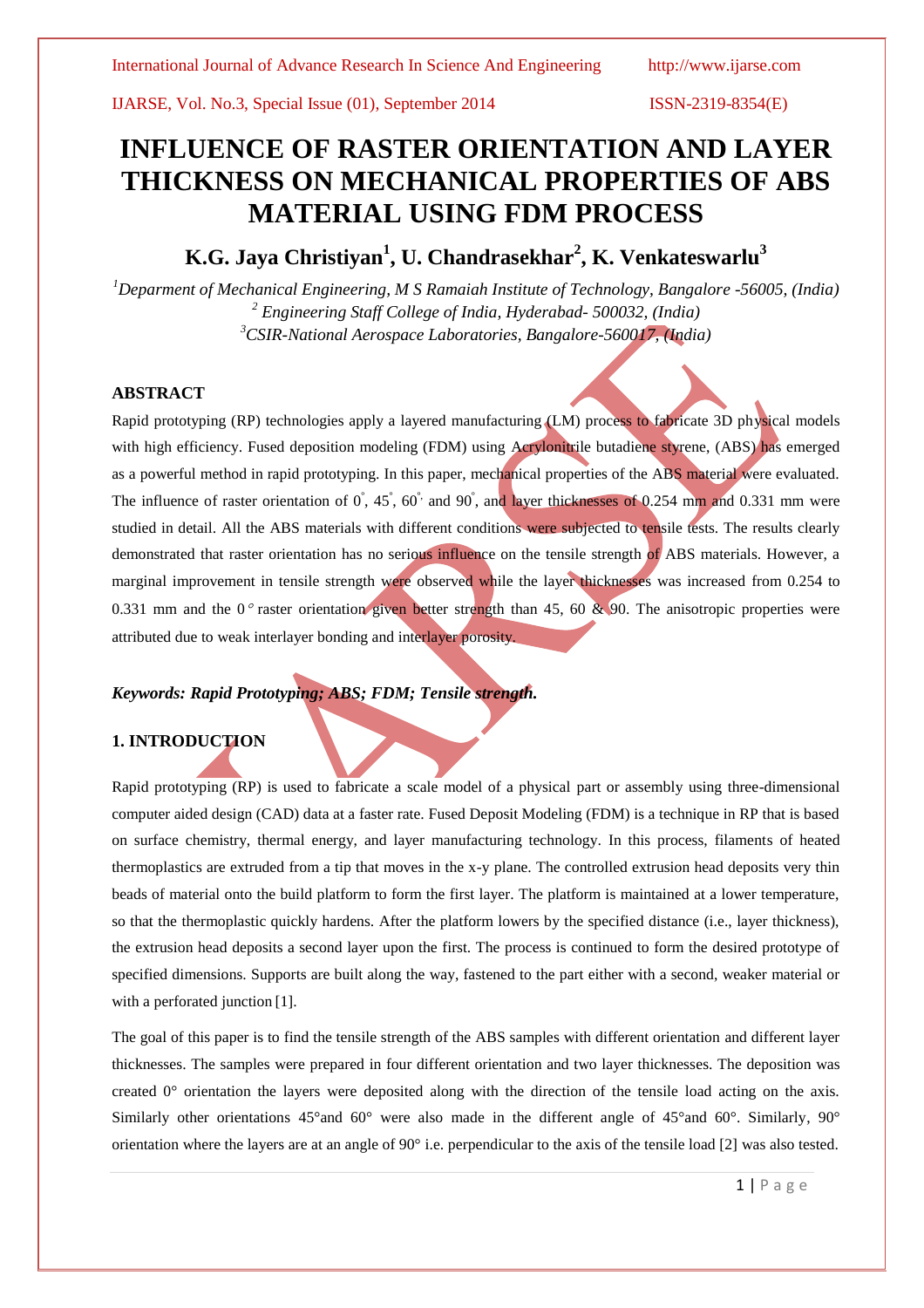### IJARSE, Vol. No.3, Special Issue (01), September 2014 ISSN-2319-8354(E)

There have been several attempts [3-8] to determine suitable part deposition orientation for different objectives like accuracy, build time, support structure etc. Surface accuracy was maximized by minimizing average weighted cusp height. Cost models were presented for stereolithography (SL) and fused deposition modeling (FDM) in such a way that the cost of the component can be estimated for different orientations. A suitable orientation for one of the objectives is determined from the list of pre-selected candidate base planes [10] developed an interactive system to decide suitable part deposition orientation.

# **II Preparation of specimen**

ABS test specimen were prepared asper ASTM standards with different raster orientation of  $0^{\circ}$ , 45°, 60° and 90°, and layer thicknesses of 0.254 mm and 0.331 mm. The tensile testing specimen is prepared according to ASTM D638. The schematic representation of the tensile test sample is shown in figure 1.



### **Figure 1: Tensile specimen according to ASTM D638 .**

In the present work variations in mechanical properties of test specimens when the raster orientation and layer thickness is varied during fabrication was evaluated. The initial goal was to get the models fabricated by varying the raster orientation angle through  $0^0$ ,  $30^0$ ,  $45^0$ ,  $60^0$ , and  $90^0$ . A schematic representation of the tensile sample with different orientation is shown in figure 2. FDM is a time intensive process; as a result of which the fabrication cost is calculated per-hour basis. The  $30^{\circ}$  orientation was simulated to take up at least 2.5 h of fabrication time per specimen, while the others were estimated a fabrication time of 30 mins per specimen. As a result  $30<sup>o</sup>$  orientations was omitted for further investigation because of excess of time consumption.

The tensile test is one of the main material tests and belongs to the quasi-static and destructive tests. It is used to describe mechanical and deformation properties of a specimen at a parallel tension with a given velocity. ASTM D638 is one of the most common plastic strength specifications and covers the tensile properties of unreinforced and reinforced plastics. A universal testing machine (tensile testing machine) was used to perform these tests.



**Figure 2: A schematic shows the variation of raster angle orientation during fabrication.**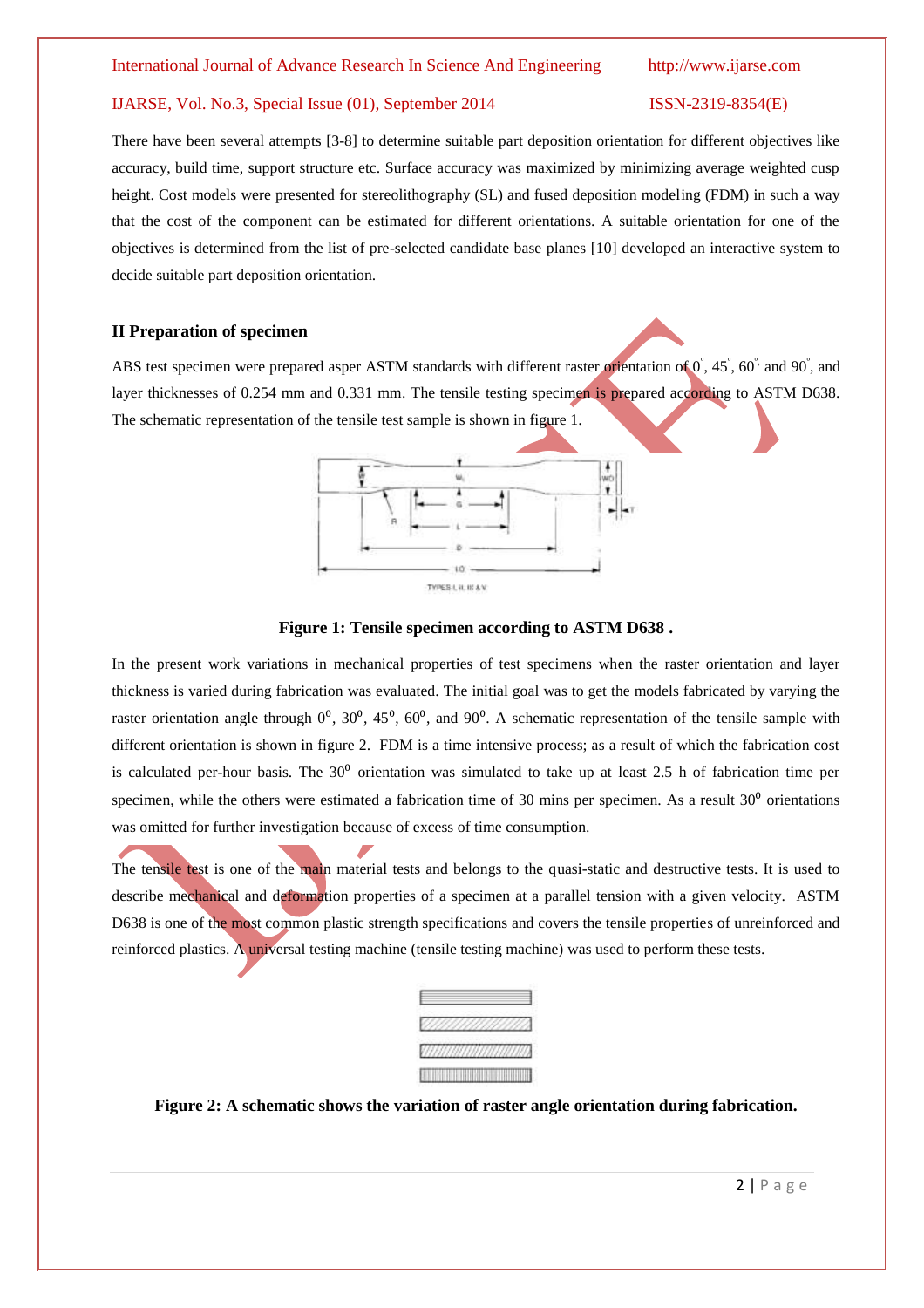#### International Journal of Advance Research In Science And Engineering http://www.ijarse.com

### IJARSE, Vol. No.3, Special Issue (01), September 2014 ISSN-2319-8354(E)

Each tensile specimen was made as dog bone structure with T12 nozzle, two layer thicknesses (0.254 mm, 0.331 mm) and four different raster orientation [0°,45°,60°,90°] is of particular interest as the Quickslice software defaults to this raster. The FDM specimen consists of 12 layers and 9 layers respectively.

### **III RESULTS AND DISCUSSIONS**

The test results of the FDM made parts are tabulated in Table 1 & 2. In Ultimate tensile strength of  $0^{\circ}$  orientation, are 20.86 and 21.71 MPa respectively. The 45°, 60° and 90° will not have much influence in the strength oriented test specimens were tabulated in table 1 and 2. The weaker orientation was 90° for 0.25 layer thickness 19.15 MPa for and 45° for 0.33 layer thickness 19.45 MPa. The low strength of the test specimen due to be the volumetric shrinkage, weak interlayer bonding [11], or inter layer porosity [12]. The test data clearly shows that layer orientation and layer thickness of the layer manufactured samples were not affected the tensile strength. The properties of the layered manufactured samples are anisotropic [13]. These results confirms the hypothesis that the strength of anisotropy is affected by the directional processing of the 2D layers, i.e., direction of the layered extrusion orientation within the layer [14] or the preferred orientation of weak interface of bonding of the layer and inter laminar porosity [12]. In 0° oriented samples, molecules tend to align with the direction of the stress axis, and produces the strongest direction. The weaker point of the layer orientation is the perpendicular and inclined to the tensile axis of the sample.

The tensile sample of the ABS material made through FDM process were elongated by  $\langle 2\%$ , (Figure 3 & 4) and failed as semi-brittle manner. The elongation of the ABS was so low.

The fracture surfaces were examined and the fracture path that was controlled by weak interlayer bonding or interlayer porosity [11, 12]. Weak inter layer bonding also caused by the low modular diffusion and low cross-link between the polymers layers deposition during the melt. On the other hand the interlayer porosity reduced the load bearing area across the layers hence there is easy way to create the fracture path. Between the 2D layers the pores were located. So that the weakest links of the interlayer could be easily separated by the shear load

| Raster      | <b>Maximum Tensile</b> | <b>Maximum Tensile</b> | Load at Maximum       | Extension at Maximum  |
|-------------|------------------------|------------------------|-----------------------|-----------------------|
| Orientation | stress                 | strain                 | <b>Tensile Stress</b> | <b>Tensile Stress</b> |
| (degrees)   | (MPa)                  | $(\%)$                 | $(\mathbf{N})$        | (mm)                  |
|             | 20.86                  | 1.02                   | 521                   | 2.08                  |
| 45          | 19.52                  | 0.98                   | 487                   | 2.19                  |
| 60          | 19.6                   | 1.24                   | 490.                  | 2.54                  |
| 90          | 19.15                  | 1.58                   | 477                   | .84                   |
|             |                        |                        |                       |                       |

**Table 1: Tabulated results of tensile specimen with 0.254mm layer thickness.**

| Raster      | Tensile stress at | Tensile strain at | Load at Break | Extension at     | <b>Modulus</b> |
|-------------|-------------------|-------------------|---------------|------------------|----------------|
| Orientation | Break (Standard)  | Break (Standard)  | (Standard)    | Break (Standard) | (Automatic)    |
| (degrees)   | (MPa)             | $(\%)$            | (N)           | (mm)             | (GPa)          |
|             | 15.8              | 4.86              | 395.02        | 6.44             | 2.77           |
| 45          | 13.74             | 2.62              | 343.62        | 5.08             | 3.24           |
| 60          | 13.05             | 1.65              | 326.28        | 3.65             | 2.57           |
| 90          | 17.73             | 3.56              | 443.31        | 3.28             | 1.72           |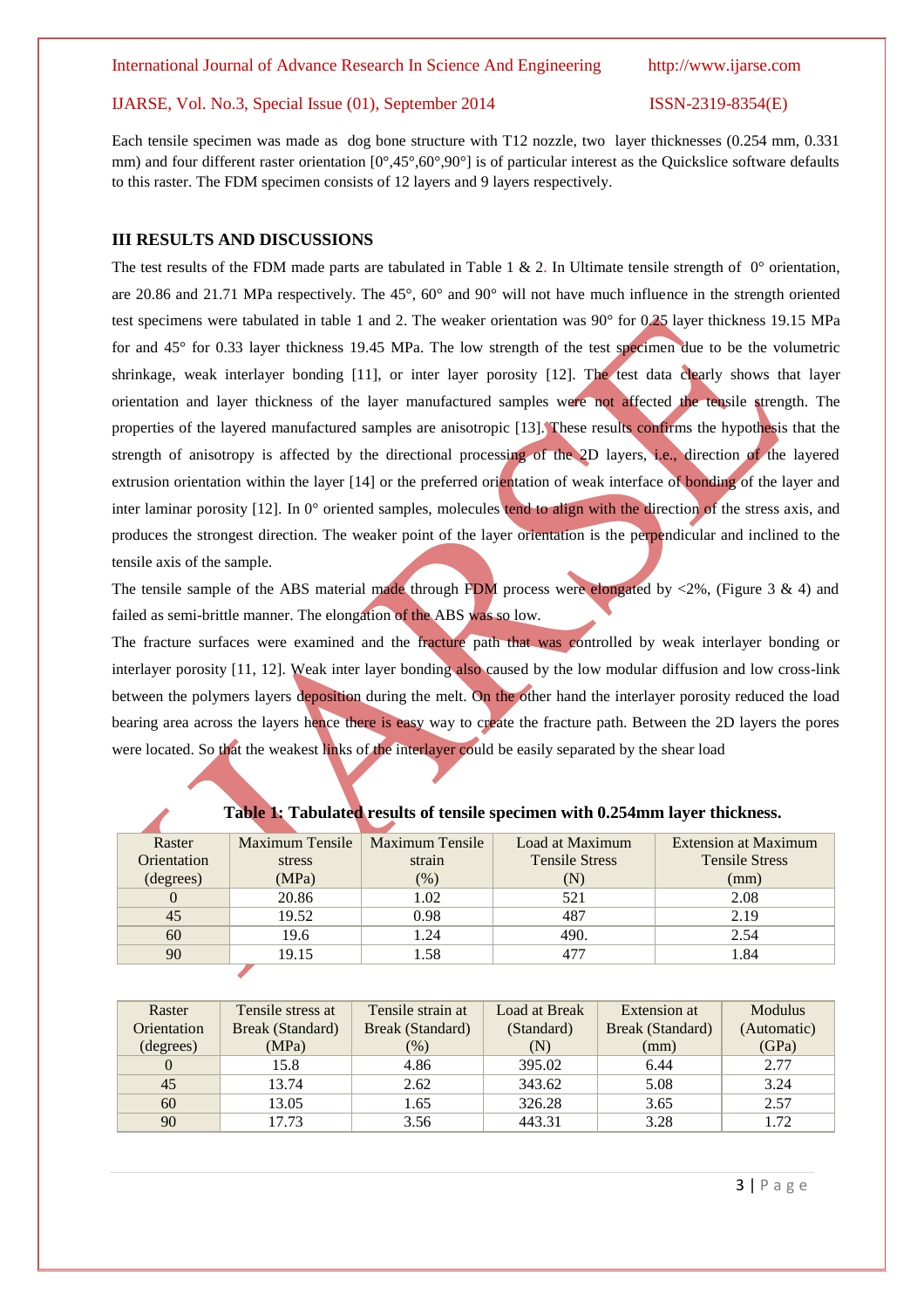# IJARSE, Vol. No.3, Special Issue (01), September 2014 ISSN-2319-8354(E)

| Raster<br>Orientation<br>(degrees) | Maximum<br>Tensile stress<br>(MPa) | Maximum Tensile<br>strain<br>$(\%)$ | Load at Maximum<br><b>Tensile Stress</b><br>(N) | Extension at Maximum<br><b>Tensile Stress</b><br>(mm) |
|------------------------------------|------------------------------------|-------------------------------------|-------------------------------------------------|-------------------------------------------------------|
| $\Omega$                           | 21.71                              | 1.42                                | 542.75                                          | 1.94                                                  |
| 45                                 | 19.45                              | 0.80                                | 486.17                                          | 1.96                                                  |
| 60                                 | 20.98                              | 0.91                                | 524.45                                          | 2.12                                                  |
| 90                                 | 21.11                              | 1.06                                | 527.71                                          | 1.89                                                  |

# **Table 2: Tabulated results of tensile specimen with 0.33mm layer thickness.**

| Raster      | Tensile stress | Tensile strain | Load at      | Extension at     | <b>Modulus</b> |
|-------------|----------------|----------------|--------------|------------------|----------------|
| Orientation | at Break       | at Break       | <b>Break</b> | Break (Standard) | (Automatic)    |
| (degrees)   | (Standard)     | (Standard)     | (Standard)   | (mm)             | (GPa)          |
|             | (MPa)          | $(\%)$         | (N)          |                  |                |
| $\theta$    | 17.94          | 1.62           | 448.39       | 2.41             | 2.11           |
| 45          | 16.55          | 0.8            | 413.83       | 2.1              | 3.03           |
| 60          | 18.78          | 0.87           | 469.38       | 2.33             | 2.86           |
| 90          | 18.35          | 1.1            | 458.69       | 2.01             | 2.66           |
|             |                |                |              |                  |                |





# **Figure 4: Different Raster Orientation Of 0.33 Layer Thickness**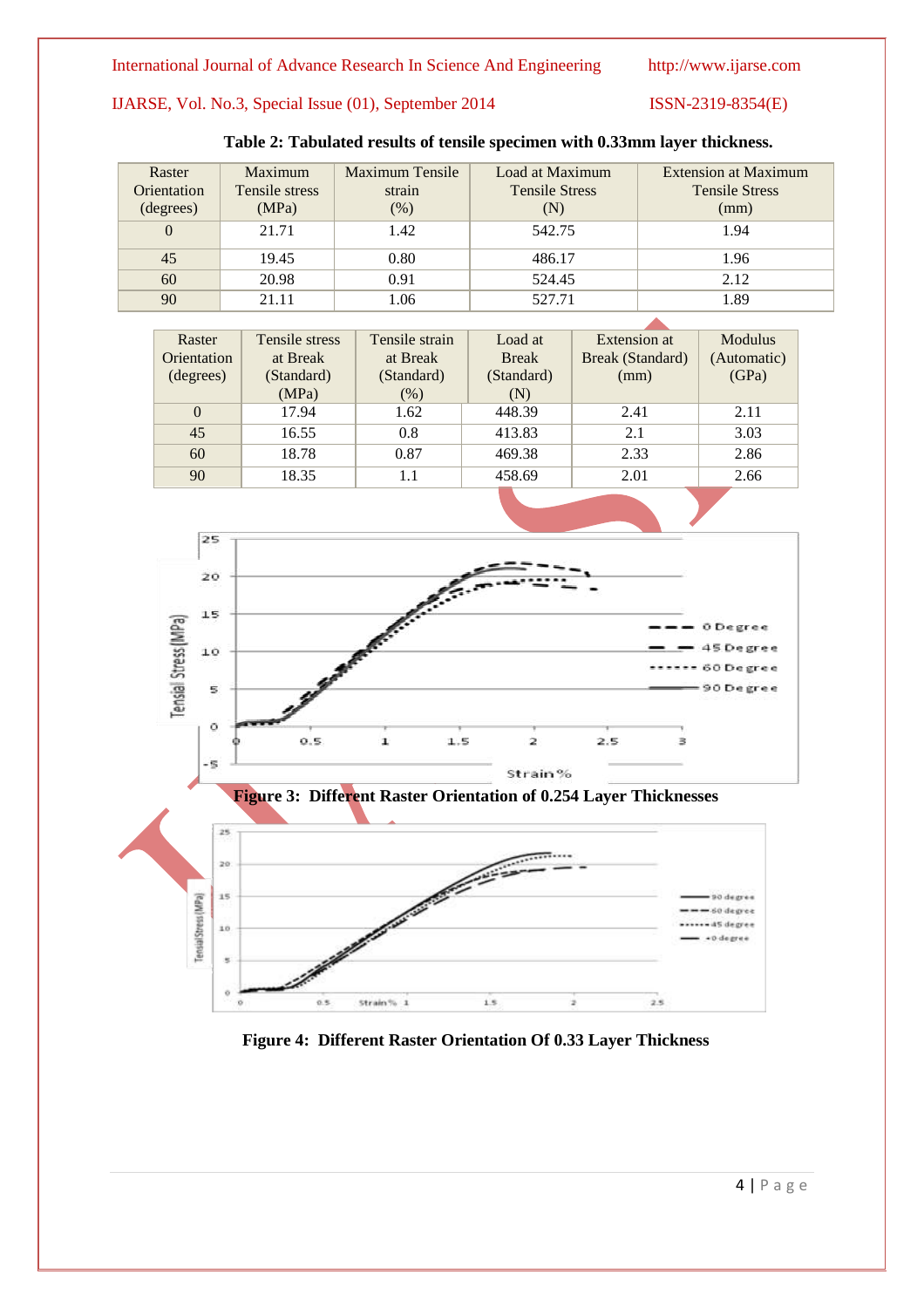# International Journal of Advance Research In Science And Engineering http://www.ijarse.com

IJARSE, Vol. No.3, Special Issue (01), September 2014 ISSN-2319-8354(E)





SEM image figure 5 shows the fracture surface of both layer thickness of  $0^{\circ}$  orientation. The weaker interlayer bonding or some amount of interlayer porosity was evident in the failure of the specimens with raster orientations other than 0° [6]. The tensile strength of these specimens depends much more heavily upon the fiber-to fiber fusion and any air gap resulting between the fibers, as opposed to the strength of the fibers themselves. Under the microscopic examination, the 0° orientation of 0.254 and 0.331 layer thickness specimens were displayed multiple failures of individual raster fibers in both shear and tension (Figure 5 a & b) .The SEM result clearly demonstrate that failure occurred by the pulling and eventual rupturing of individual fibers.

# **IV CONCLUSION**

ABS material was successfully fabricated using FDM process, with various raster orientations and layer thicknesses. The following conclusions were drawn: Tensile strength and axial load carrying capacity increases with raster orientation for ABS material with 0.254 mm layer thickness. Also, the ductility decreases up to  $60^{\circ}$  and then increases up to  $90^0$ . For ABS material fabricated with 0.331 mm layer thickness, tensile strength and axial load carrying capacity decreases up to  $45^0$  and then increases up to  $90^0$  raster orientation. Axial rigidity and brittleness have increased with raster orientation. The 0° raster orientation given better strength than 45, 60 & 90

The fracture paths of the tensile samples were depending on the layer orientation, where fractures occurred due to de-lamination. This was because by the weaker inter lamination bonding and/or interlayer porosity.

## **REFERENCE**

- [1]. Anitha, S. Arunachalam, P.Radhakrishnan. "Critical parameters influencing the quality of prototype in fused deposition modeling", *Journal of Materials Processing Technology*, *Volume 118, Issues 1–3*, *3* , *(2001). pp. 385-388,*
- [2]. Ahn SH, Montero M, Odell D, Roundy S, Wright PK. *,*"Anisotropic material properties of fused deposition modeling ABS." *Rapid Prototype Journal;8(4) (2002). pp248–257.*
- [3]. Khan ZA, Lee BH, Abdullah J. "Optimization of rapid prototyping parameters for production of flexible ABS object." *Journal of Material Process Technology, 169: (2005). pp.54–61.*